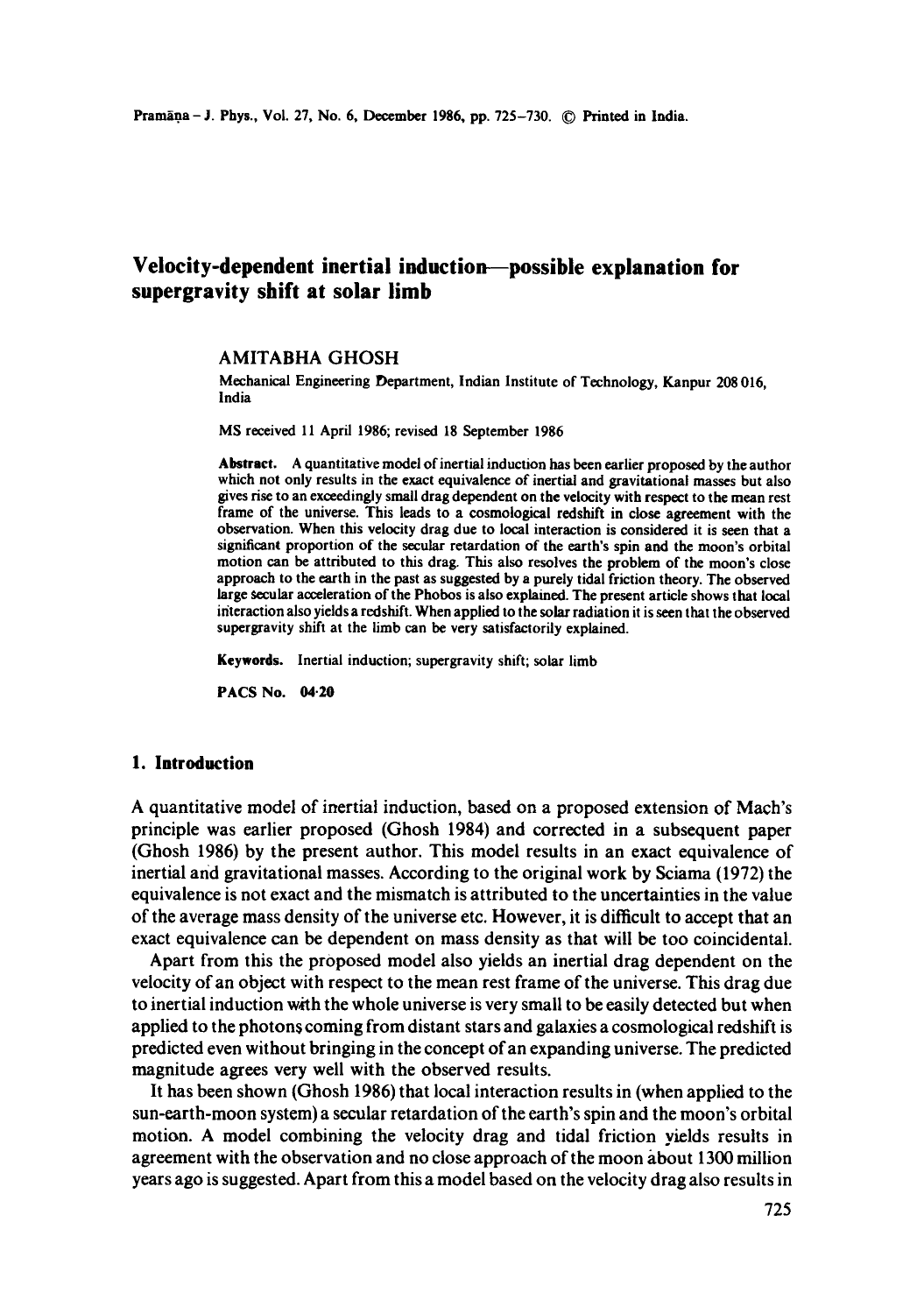a large secular acceleration of Phobos which has been observed. It is difficult to explain this using only a tidal friction theory.

## **2. Redshift due to local interaction**

In this work the effect of velocity drag on photons due to local interaction with massive objects is shown. It is shown that the order of magnitude of the resulting redshift is same as that due to gravitational pull. However, in' the case of gravitational pull the photon suffers either a redshift or a blue shift depending on whether the photon is rising or falling. However, the velocity drag gives rise to a redshift irrespective of the direction of motion. The terrestrial experiments (Pound and Rebka 1960, 1965; Vessot *et al* I980) on redshift measurement are based on the difference between the shifts observed during the forward and backward journey of photons along a given path. Thus, the redshift due to the velocity drag cancels out. The average value (Pound and Rebka 1960) of the fractional frequency shift is about  $-19.7 \times 10^{-15}$  with the source at the bottom whereas this is about  $-15.5 \times 10^{-15}$  when the source is at the top. This makes it very clear that these values are much larger than the expected fractional shift magnitude of about  $+2 \times 10^{-15}$ . Pound and Snider (1965) mentioned some 'one-way' experiments but the detailed results are missing. These authors also pointed out with concern that these experimental results are also obtained by comparison of two tests in each case where the geometric similarity is lost. So, unless more extensive tests are conducted it is not sufficient to discard the existence of the suggested velocity drag. Direct measurement (with enough accuracy) of redshift should, however, be able to detect the extra redshift. If the results of the one-way experiment (Pound and Snider 1965) agreeing with the standard general relativistic prediction to within  $15\%$ are confirmed the present model of velocity-dependent inertial induction has to be discarded.

Considerable amount of work has been done during the last 50 years on the redshift of solar spectrum. A general characteristics of the results is the gradual rise of the redshift magnitude from the centre to the limb and near the limb the redshift exceeds the value predicted by the equivalence principle considerably (Bertolli *et at* 1962; Brandt and Schröter 1982). This variation has been attributed to the granulation and supergranulation phenomena. Though it has been attempted (Beckers and Nelson 1978) to explain the excess redshift at the limbs (supergravity shift) also using **the**  granulation and supergranulation phenomena the result is not perfectly satisfactory. However, it has also been reported (Snider 1972) that the redshift of the potassium absorption lines at 7699 A, measured by means of an atomic-beam resonance scattering technique, is in perfect agreement with the value predicted by equivalence principle and exhibit no centre-limb effect. The results are obtained in this experiment in an indirect manner and unless further work establishes this firmly the author intends to concentrate on the results of the very large number of experiments (both old and recent) which confirm the extra redshifts at the limbs.

This paper explores the possibility of explaining the characteristics of the redshift of the solar spectrum taking the velocity drag term into consideration.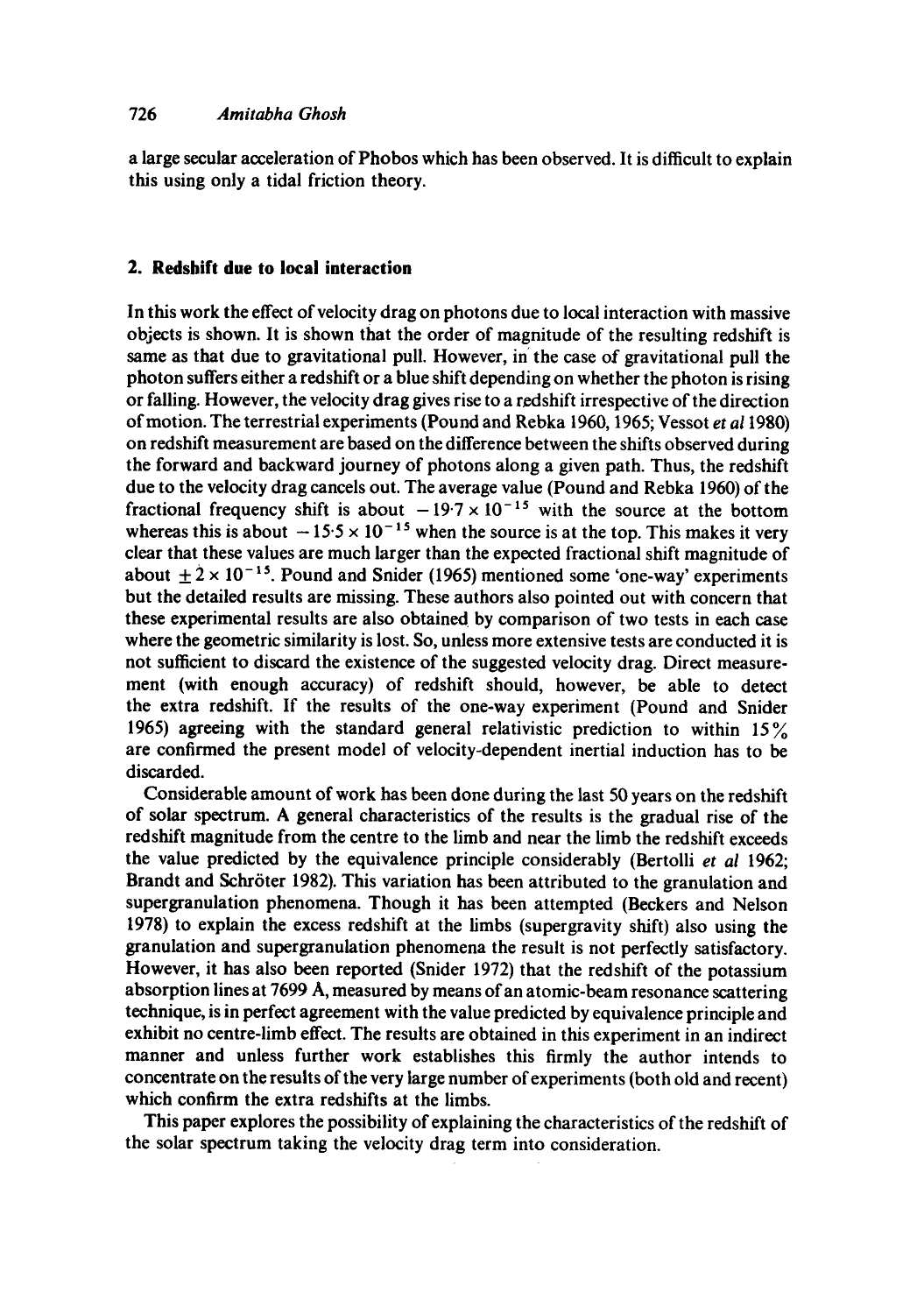## **3. Theory**

The density of the sun increases very sharply towards the centre. To make the analysis simple the solar mass is assumed to be concentrated at the centre. Figure 1 shows a photon emitted from point A on the solar surface travelling towards the earth. The earth is considered to be at infinity (considering the size of the sun with respect to the earth's distance this assumption is acceptable). The velocity drag is given by (Ghosh 1986)

$$
F = \frac{GM_s m_p}{\zeta} \cos^3 \phi,\tag{1}
$$

where G is the gravitational constant,  $M_s$  is the solar mass,  $m_p$  is the mass of the photon;  $\zeta$  and  $\phi$  are indicated in the figure and can be expressed as follows:

$$
\zeta^2 = r_s^2 \sin^2 \theta + (r_s \cos \theta + x)^2,
$$
  

$$
\cos \phi = \frac{r_s \cos \theta + x}{\left[r_s^2 \sin^2 \theta + (r_s \cos \theta + x)^2\right]^{1/2}},
$$

where  $r_s$  is the radius of the sun,  $\theta$  and x are as indicated in figure 1. The loss of energy when the photon travels through a small distance  $dx$ 

$$
dE = -\frac{GM_s m_p (r_s \cos \theta + x)^3}{[r_s^2 \sin^2 \theta + (r_s \cos \theta + x)^2]^{3/2}} dx,
$$

or

$$
h dv = -\frac{GM_s h(r_s \cos \theta + x)^3}{c^2 [r_s^2 \sin^2 \theta + (r_s \cos \theta + x)^2]^{5/2}} dx,
$$

where h is the Planck's constant,  $\nu$  is the frequency and c is the speed of light. Finally

$$
\ln\left(\frac{v-\Delta v}{v}\right) = -\frac{GM_s}{c^2r_s}(1-\frac{1}{3}\sin^2\theta),\tag{2}
$$



Figure 1. Photon from point A on the solar surface travelling towards the earth.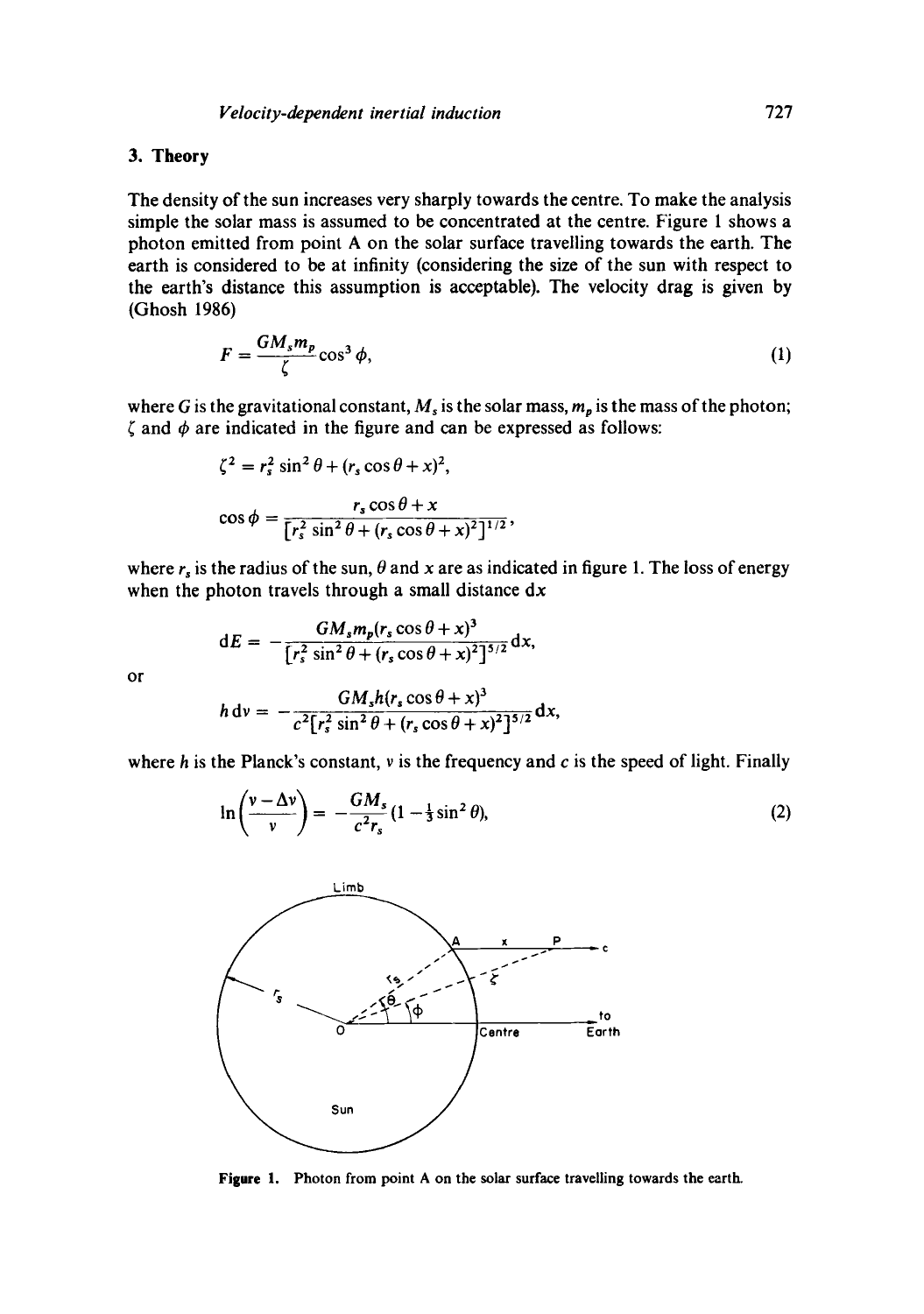where v and  $v - \Delta v$  are the frequencies at the source and on the earth, respectively. From (2)

$$
\frac{\Delta v}{v} \approx \frac{GM_s}{c^2 r_s} (1 - \frac{1}{3} \sin^2 \theta). \tag{3}
$$

Now the fractional frequency shift due to the gravitational pull is given by  $GM<sub>s</sub>/c<sup>2</sup>r<sub>s</sub>$ irrespective of the location from which the photon is emitted. Hence the total frequency shift is given by

$$
\frac{\Delta v}{v} \approx \frac{GM_s}{c^2 r_s} (2 - \frac{1}{3} \sin^2 \theta). \tag{4}
$$

The resultant redshift (after subtracting other redshifts due to the earth's orbital motion and sun's rotation) can be represented by an 'equivalent velocity of recession' and the magnitude corresponding to the term  $GM_s/c^2r_s$  is equal to 0.636 km/sec. However the material in the photosphere is not stationary because of the granulation and supergranulation phenomena (Beckers and Nelson 1978; Bray and Loughhead 1967; Cloutman 1980; Küveler 1983). The flow characteristics are schematically indicated in figure 2. The orders of magnitudes of the average radially upward and the average transverse flow velocities are about 1 km/sec and 0-2 km/sec, respectively (Bray and Loughhead 1967; Cloutman 1980; Küveler 1983)\*. Hence the order of magnitude of the resultant 'equivalent velocity' can be expressed as follows:

$$
v_{\rm eq}(\theta) \sim 0.636(2-\frac{1}{3}\sin^2\theta) - v_r\cos\theta - v_t\sin\theta
$$

where  $v_r$  and  $v_t$  are the average orders of magnitudes of the radially upward and



**Figure 2. Flow characteristics of solar granules.** 

**<sup>\*</sup> The radially upward average velocity takes care of the radially inward sinking velocity (which is smaller than the outward velocity). Similarly the average transverse velocity is to take care of the radial variation and inclination with the line of sight.**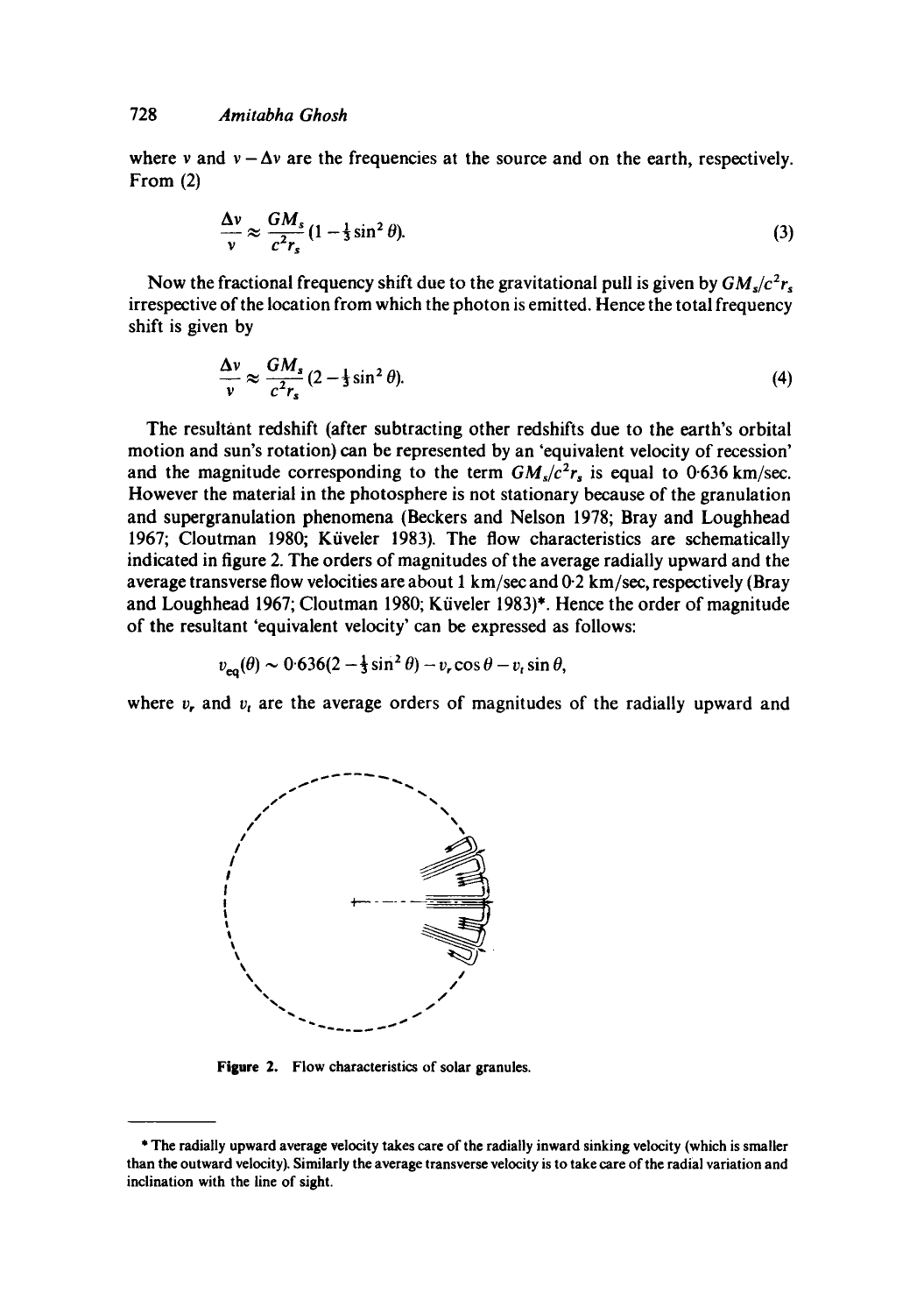transverse velocities. Finally

$$
v_{\rm eq}(\theta) \sim 0.636(2 - \frac{1}{3}\sin^2\theta) - \cos\theta - 0.2\sin\theta \quad \text{km/sec.} \tag{5}
$$

### **4. Results and discussion**

The analysis presented above is, of course, a very simple and approximate one. The resulting nature of variation of  $v_{eq}$  with  $\cos \theta$  is shown in figure 3 along with the observations by earlier researchers (Bertolli 1962). The figure also shows the normalized equivalent velocity (given by the value obtained by subtracting the redshift at the centre). It is clear from the figure that in spite of the simplicity of the analysis the agreement is quite remarkable. The results of very recent studies (Brandt and Schröter 1982) also are of the same nature. The supergravity shift near the limb comes out quite clearly. Another point to be noted is that the redshift is not minimum at the centre but around cos  $\theta = 0.9$ . This has also been verified in recent studies (Brandt and Schröter 1982).

### **5. Conclusion**

Inclusion of the velocity drag in the calculation of the redshift of the solar spectrum yields results in good agreement with the observation. It also very satisfactorily explains the supergravity shift at the limb.



**Figure 3.** Nature of variation of equivalent velocity with  $\cos \theta$ .